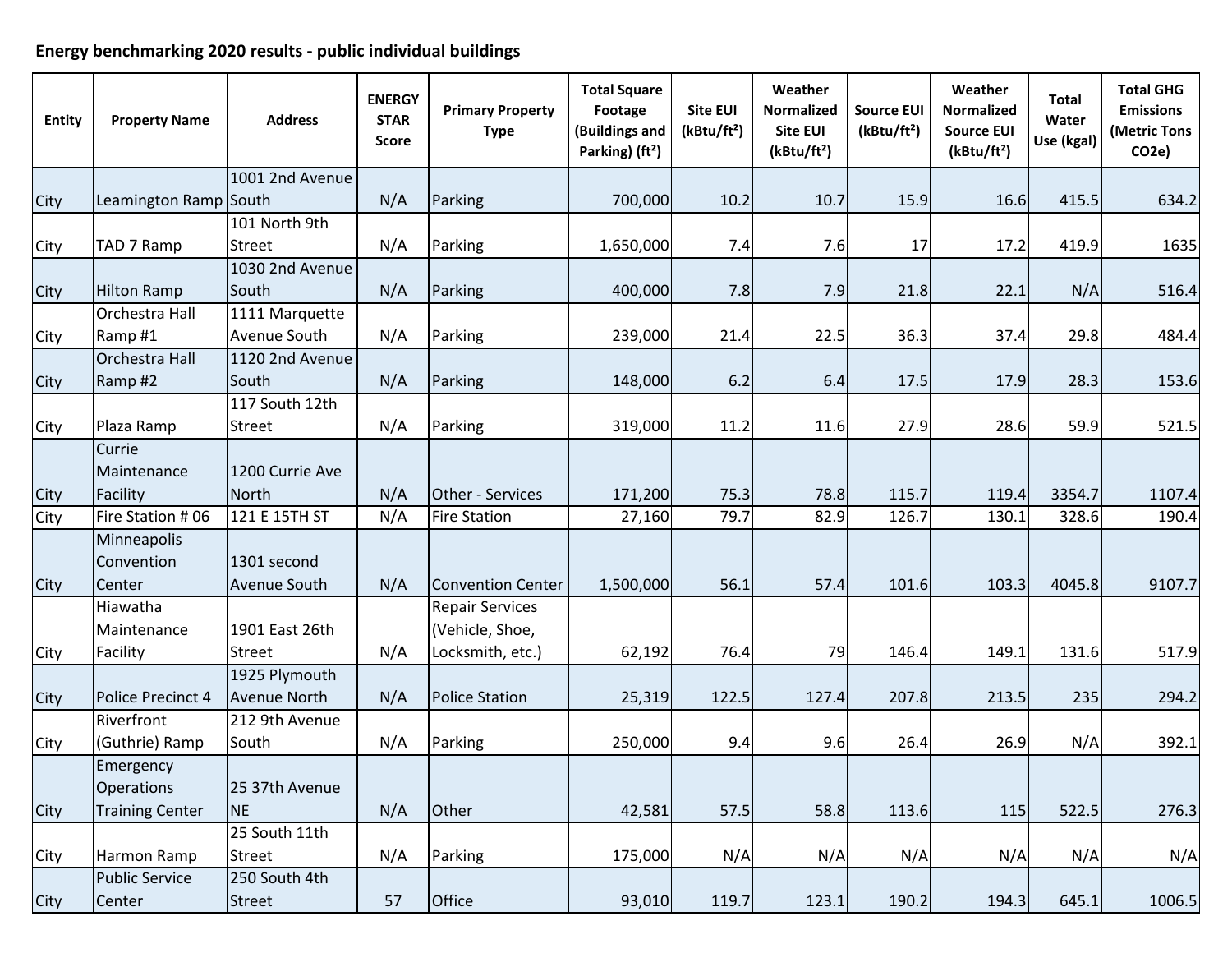| <b>Entity</b> | <b>Property Name</b>                                      | <b>Address</b>                     | <b>ENERGY</b><br><b>STAR</b><br><b>Score</b> | <b>Primary Property</b><br><b>Type</b>                        | <b>Total Square</b><br>Footage<br>(Buildings and<br>Parking) (ft <sup>2</sup> ) | <b>Site EUI</b><br>(kBtu/ft <sup>2</sup> ) | Weather<br><b>Normalized</b><br>Site EUI<br>(kBtu/ft <sup>2</sup> ) | <b>Source EUI</b><br>(kBtu/ft <sup>2</sup> ) | Weather<br><b>Normalized</b><br><b>Source EUI</b><br>(kBtu/ft <sup>2</sup> ) | <b>Total</b><br>Water<br>Use (kgal) | <b>Total GHG</b><br><b>Emissions</b><br>(Metric Tons<br>CO <sub>2</sub> e) |
|---------------|-----------------------------------------------------------|------------------------------------|----------------------------------------------|---------------------------------------------------------------|---------------------------------------------------------------------------------|--------------------------------------------|---------------------------------------------------------------------|----------------------------------------------|------------------------------------------------------------------------------|-------------------------------------|----------------------------------------------------------------------------|
|               |                                                           | 2810 Nicollet                      |                                              |                                                               |                                                                                 |                                            |                                                                     |                                              |                                                                              |                                     |                                                                            |
| County        | <b>Whittier Clinic</b>                                    | Ave. South                         | 63                                           | <b>Medical Office</b>                                         | 124,408                                                                         | 120.2                                      | 122.1                                                               | 228.8                                        | 230.8                                                                        | 1152.7                              | 829.9                                                                      |
| City          | <b>Traffic</b><br>Maintenance<br>Facility (300<br>Border) | 300 Border<br>Avenue               | N/A                                          | Other - Public<br><b>Services</b>                             | 61,416                                                                          | 75.5                                       | 77.8                                                                | 119                                          | 121                                                                          | 266.3                               | 403.7                                                                      |
| City          | Police Precinct #3                                        | 3000 Minnehaha<br>Avenue           | N/A                                          | <b>Police Station</b>                                         | 33,761                                                                          | 58.5                                       | N/A                                                                 | 95.6                                         | N/A                                                                          | 157.6                               | 179.3                                                                      |
| City          | <b>City of Lakes</b>                                      | 309 2nd Avenue<br>South            | 39                                           | Office                                                        | 47,833                                                                          | 133.3                                      | 137.1                                                               | 224.6                                        | 228.7                                                                        | 270.7                               | 600                                                                        |
| City          | Hawthorne Ramp                                            | 31 North 9th<br><b>Street</b>      | N/A                                          | Parking                                                       | 630,000                                                                         | 26.6                                       | 26.8                                                                | 42.9                                         | 43.2                                                                         | 309.3                               | 1548.1                                                                     |
| City          | TAD 4 Ramp                                                | 318 2nd Avenue<br><b>North</b>     | N/A                                          | Parking                                                       | 450,000                                                                         | 21.4                                       | 22                                                                  | 43.2                                         | 43.9                                                                         | 496.4                               | 1113.2                                                                     |
| City          | Federal<br>Courthouse Ramp South                          | 333 3rd Avenue                     | N/A                                          | Parking                                                       | 105,000                                                                         | 24.6                                       | 25.8                                                                | 48.1                                         | 49.9                                                                         | N/A                                 | 292.9                                                                      |
| City          | <b>City Hall</b>                                          | 350 South 5th<br><b>Street</b>     | 81                                           | Office                                                        | 680,000                                                                         | 70.7                                       | 71.9                                                                | 118.5                                        | 119.9                                                                        | 8685.1                              | 4666.1                                                                     |
| City          | Hamilton School<br>(Police Training)                      | 4131 Dupont<br><b>Avenue North</b> | N/A                                          | Office                                                        | 41,326                                                                          | 134.5                                      | 140.5                                                               | 200.3                                        | 206.6                                                                        | 284.3                               | 452.8                                                                      |
| City          | Haaf Ramp                                                 | 424 4th Street<br>South            | N/A                                          | Parking                                                       | 260,000                                                                         | 14.4                                       | 14.4                                                                | 35.4                                         | 35.4                                                                         | 506.2                               | 552.5                                                                      |
| City          | <b>Water Treatment</b><br>and Distribution<br>Campus      | 4500 Marshall<br><b>Street NE</b>  | N/A                                          | <b>Drinking Water</b><br>Treatment &<br>Distribution          | 650,000                                                                         | 337.8                                      | 351                                                                 | 693.7                                        | 719                                                                          | N/A                                 | 25884                                                                      |
| City          | <b>TAD 5 Ramp</b>                                         | 516 2nd Avenue<br>North            | N/A                                          | Parking                                                       | 618,000                                                                         | 16                                         | 16.5                                                                | 32.3                                         | 32.9                                                                         | 377                                 | 1144.9                                                                     |
| City          | Harriet<br>Maintenance<br>Facility                        | 6036 Harriet<br>Avenue South       | N/A                                          | <b>Repair Services</b><br>(Vehicle, Shoe,<br>Locksmith, etc.) | 53,364                                                                          | 44.6                                       | 46.6                                                                | 73.8                                         | 76                                                                           | 1064.6                              | 219.3                                                                      |
| City          | Royalston<br>Maintenance<br>Facility                      | 661 5th Avenue<br><b>North</b>     | N/A                                          | <b>Repair Services</b><br>(Vehicle, Shoe,<br>Locksmith, etc.) | 71,029                                                                          | 84.9                                       | 89.6                                                                | 120.8                                        | 125.7                                                                        | 520.2                               | 450.5                                                                      |